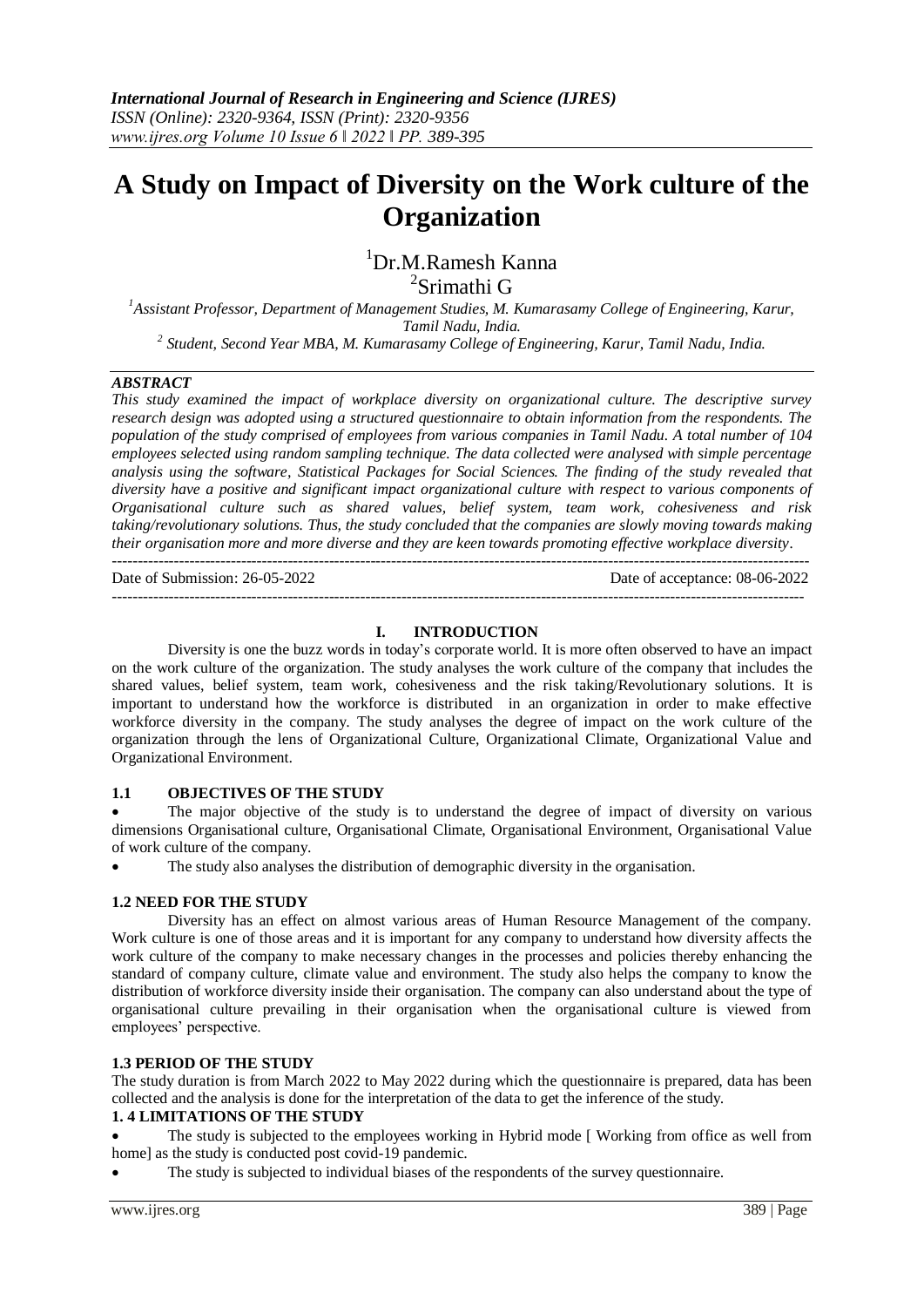The study is also influenced by the mindset of the people while answering the questionnaire and it might change as it is similar to the psychometric test to an extent.

## **II. REVIEW OF LITERATURE**

2.1 Uche, Chidinma Bridget et all has undertaken a study to understand the impact of workplace diversities on organisational culture in Nigeria's Maritime Industry. The research design of the study is descriptive research design. The data is collected from the respondents using survey questionnaire. The sample size of the study is 240employees and the sample unit of the study is Nigeria Ports Authority and Nigeria Maritime Administration and Safety Industry. The tools used for the study is simple percentage analysis and Pearson's Correlation analysis. The study has revealed that the diversity dimensions have a significant and positive effect on the organisational culture.

2.2 Ali Farashah et all has undertaken a study to understand the Organizational culture and cultural diversity. It is an explorative study of international skilled migrants in Swedish firms. The research design of the study is descriptive research design. The data is collected from the respondents using survey questionnaire The sample size of the study is 249 employees and the sample unit of the study is large and medium sized Swedish firms. The tools used for the study is Cluster analysis. The study has revealed that Organizational culture is the main contextual factor that influences the Cultural Diversity Strategy and human resource (HR) approaches for selecting skilled migrant workers.

2.3 Joan E Finnigen has undertaken a study to understand the impact of person and organizational values on organizational commitment. The research design of the study is descriptive research design. The data is collected from the respondents using survey questionnaire The sample size of the study is 300 employees and the sample unit of the study is subsidiary plant of petrochemical industry. The tools used for the study is regression analysis. The study has revealed that the best predictor of commitment is the perception of the employees' work environment.

2.4 Jennifer A. Chatman et all has undertaken a study to determine whether an organization's relative focus on individualism or collectivism influenced whether co-workers would view one another as having interchangeable interests and a common fate by affecting the salience of organizational membership as a social category. The research design of the study is descriptive research design. The data is collected from the respondents using survey questionnaire The sample size of the study is 258 college students. The tools used for the study is MANOVA and Regression. The study has revealed that the salience of demographic attributes as social categories was higher in heterogeneous than homogeneous organizations.

2.5 Ami E Randel et all has undertaken a study to understand the Organizational Culture and Similarity Among Team Members' Salience of Multiple Diversity Characteristics. It is an 36 explorative study of international skilled migrants in Swedish firms. The research design of the study is descriptive research design. The data is collected from the respondents using survey questionnaire The sample size of the study is 262 employees. There were seven organizations in this sample, representing the industries of telecommunications, computer manufacturing, engineering services, aerospace companies, and technical consulting. The tools used for the study is ANOVA. The study has revealed that managers must seek ways to encourage an emphasis on both the individual and teams within their organizations in order to enhance team capability. For example, our findings imply that managers should foster a culture that respects people as individuals.

2.6 Philip Sarnin has undertaken a study to understand the corporate culture and economic performance. It is an explorative study of international skilled migrants in Swedish firms. The research design of the study is descriptive research design. The data is collected from the respondents using survey questionnaire The sample size of the study is 280 employees and the sample unit of the study consists of five firms. The tools used for the study is Bivariant Colleration test. The study has revealed that Organizational culture has more influence on growth of the company than the profitability of the company.

2.7 Jean-Francois Henri et all has undertaken a study to understand the Ali Farashah et all has undertaken a study to understand the Organizational culture and cultural diversity. The research design of the study is descriptive research design. The data is collected from the respondents using survey questionnaire The sample size of the study is 2175employees and the sample unit of the study is Canadian Manufacturing firms. The tools used for the study is simple percentage analysis and ANOVA. The aim of this study was to provide a better understanding of the relationships between organizational culture and performance measurement systems developed for top management team. 2.8 Robert A Cooke et all has undertaken a study to understand the Behavioural Norms and Expectations. The study is a Quantitative Approach to the Assessment of Organizational Culture. The research design of the study is descriptive research design. The data is collected from the respondents using survey questionnaire The sample size of the study is 661 employees and the sample unit of the study is wide array of organisations. The tools used for the study is Factor analysis. The study has revealed that horizontal and vertical differences of organisational culture within organizations is present.

2.9 George B Cunningham et all has undertaken a study to understand the Organizational culture and cultural diversity. It is an explorative study of international skilled migrants in Swedish firms. The research design of the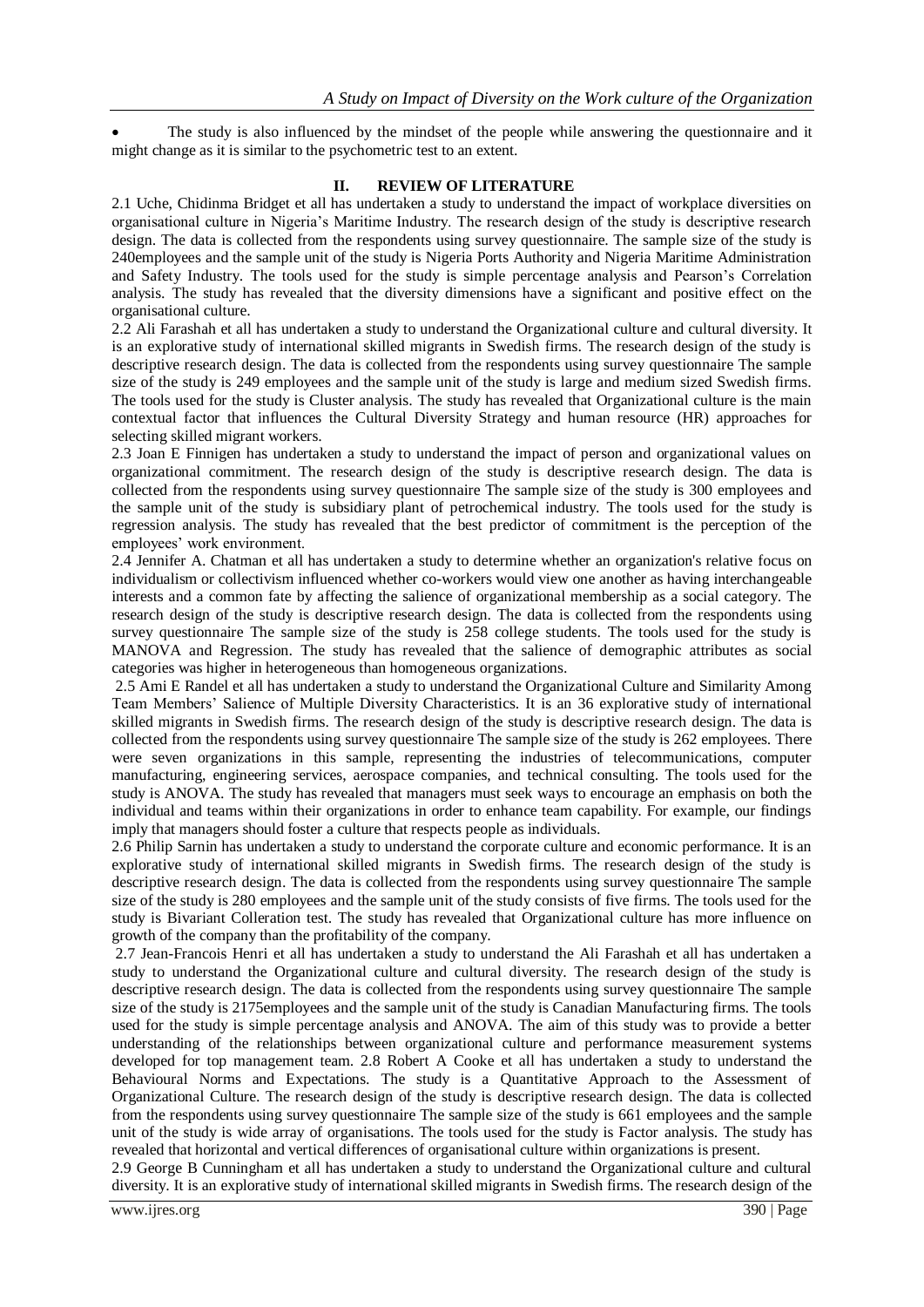study is descriptive research design. The 37 data is collected from the respondents using survey questionnaire The sample size of the study is 249 employees and the sample unit of the study is large and medium sized Swedish firms. The tools used for the study is Cluster analysis. The study has revealed that Organizational culture is the main contextual factor that influences the Cultural Diversity Strategy and human resource (HR) approaches for selecting skilled migrant workers.

2.10 Chia Mei Lu et all has undertaken a study to understand the Effect of diversity on human resource management and organizational performance. The research design of the study is descriptive research design. The data is collected from the respondents using survey questionnaire The sample size of the study is 320 employees and the sample unit of the study is customer service employees. The tools used for the study is Correlation analysis. The study has revealed that This finding implies that greater age diversity strengthens the HighPerformance Work System and performance relationship.

2.11 Michal E et all has undertaken a study to understand the tool to Expand Organizational Understanding of Workforce Diversity. The research design of the study is descriptive research design. The data is collected from the respondents using survey questionnaire The sample size of the study is 158 employees and the sample unit of the study is social work services. The tools used for the study is Pearson's correlation and Factor analysis. The study has revealed that the degree to which this desire to belong in the organization potentially affects employee job satisfaction and organizational commitment.

2.12 David A Cherin et all has undertaken a study to understand Organisational and Personal dimensions in Diversity climate. The research design of the study is descriptive research design. The data is collected from the respondents using survey questionnaire The sample size of the study is 2686 employees and the sample unit of the study is electronics company. The tools used for the study is MANOVA and Factor analysis. The study aims to analyse the ethnic and gender differences in employee perceptions.

# **3.1 NATURE OF RESEARCH**

# **III. RESEARCH METHODOLOGY**

The nature of the research study is descriptive in nature. This study follows a quantitative analysis and the data used is both primary data and secondary data. The data collection method is through survey questionnaire. The study aims to put forth real world knowledge about the behavioural and social structures of a particular group of people.

# **3.2 DATA**

The data collected in this research paper is primary data collected through online questionnaire. Primary data collection is the process of collecting data through survey, questionnaire, interviews or experiments. The data is collected in the form of Likert scale from employees working in IT companies that have implemented 'Work from Home' strategy. The secondary data is collected from the articles published in the reputed journals.

# **3.3 SIZE OF SAMPLE**

Size of the sample (n), i.e., the number of observations/Participants for the research is 104.

#### **3.4 SAMPLING METHOD**

There are two major methods of sampling the data that are probability and non-probability sampling techniques. The study requires probability method, since the sample chosen was random. Hence the study has been dealt with sample random tool, which is one of the most popular methods of sampling.

# **3.5 TOOLS USED FOR DATA COLLECTION**

The data is collected through questionnaire. Questionnaire is one of the common research instrument that has a series of questions framed for the purpose of collecting information from respondents through survey or statistical study. Questionnaire is also one of the popular research methods because it offers fast, efficient and inexpensive means of gathering large amount of information from sizeable sample volumes. These tools are particularly effective for measuring subject behaviour, preferences, intentions, attitudes and opinions.

| Table 4.1 Table showing the impact of Diverse workforce on shared values |           |            |  |  |
|--------------------------------------------------------------------------|-----------|------------|--|--|
|                                                                          | Frequency | Percentage |  |  |
| <b>Strongly Disagree</b>                                                 |           | 9،         |  |  |
| Disagree                                                                 |           | 2.9        |  |  |
| Neutral                                                                  |           | 7.7        |  |  |
| Agree                                                                    | 54        | 51.9       |  |  |
| <b>Strongly Agree</b>                                                    | 37        | 35.6       |  |  |

**IV. DATA ANALYSIS AND INTERPRETATION Table 4.1 Table showing the impact of Diverse workforce on Shared Values**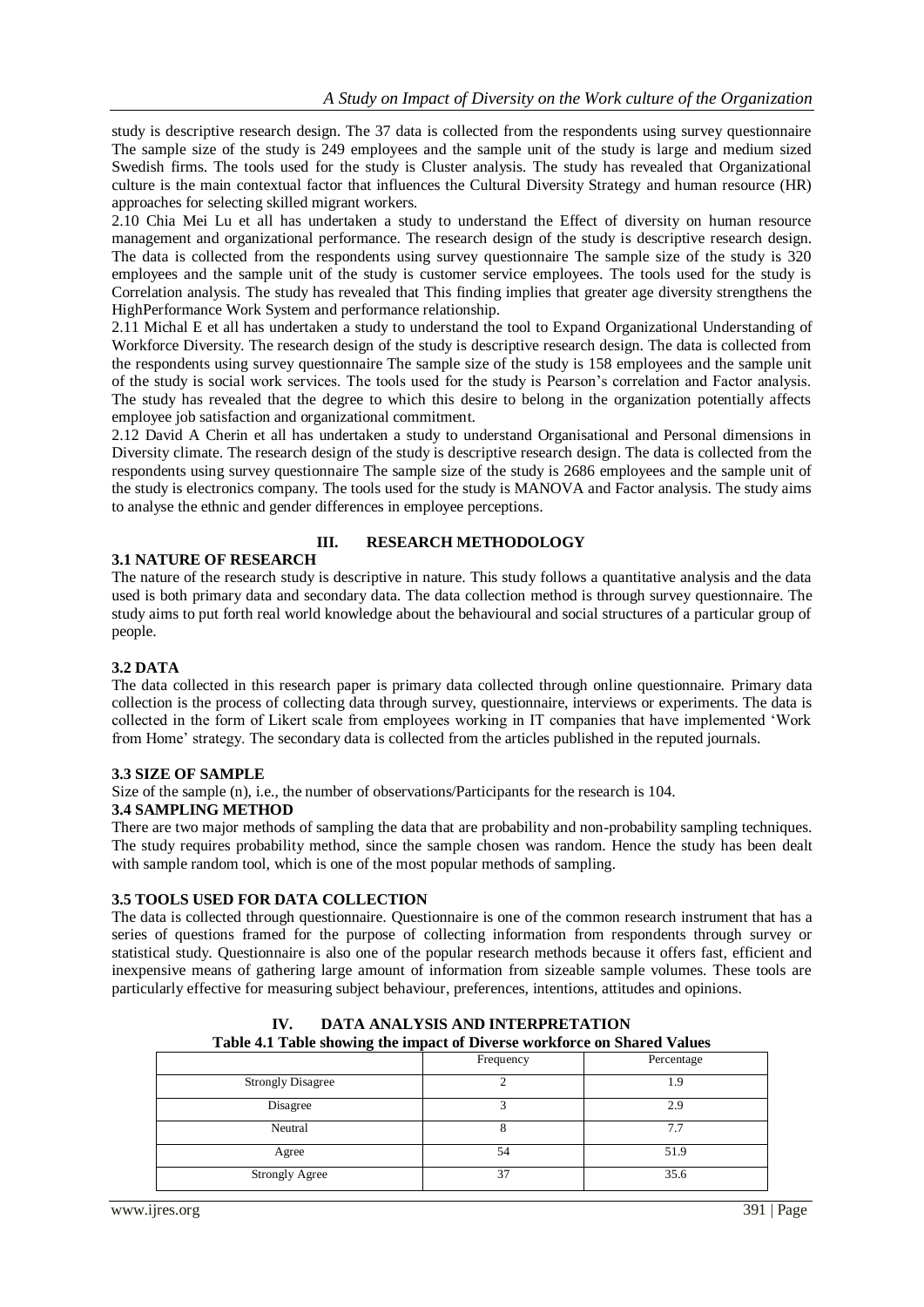| . |  |  |
|---|--|--|
|---|--|--|

Inference:

The above table shows that 51.9% of the respondents stated that they agreed that diverse workforce has an impact on shared values of the organisation, 35.6 % strongly agreed,7.7% responded neutral,2.9% disagreed and 1.9% of the respondents strongly disagreed.

|       | Table 4.2 Table showing the impact of Diverse workforce on Belief System |           |         |
|-------|--------------------------------------------------------------------------|-----------|---------|
|       |                                                                          | Frequency | Percent |
| Valid | <b>Strongly Disagree</b>                                                 |           | 1.0     |
|       | Disagree                                                                 |           | 1.9     |
|       | Neutral                                                                  |           | 4.8     |
|       | Agree                                                                    | 67        | 64.4    |
|       | <b>Strongly Agree</b>                                                    | 29        | 27.9    |
|       | Total                                                                    | 104       | 100.0   |

### **Table 4.2 Table showing the impact of Diverse workforce on Belief System**

Inference:

The above table shows that 64.4% of the respondents stated that they agreed that diverse workforce has an impact on belief system of the organisation, 27.9 % strongly agreed,4.8% responded neutral,1.9% disagreed and 1.0% of the respondents strongly disagreed.

# **Table 4.3 Table showing the impact of Diverse workforce on team work**

|       | $\sim$         | Frequency | Percent |
|-------|----------------|-----------|---------|
| Valid | Disagree       |           | 3.8     |
|       | Neutral        |           | 6.7     |
|       | Agree          | 69        | 66.3    |
|       | Strongly Agree | 24        | 23.1    |
|       | Total          | 104       | 100.0   |

Inference:

The above table shows that 66.3% of the respondents stated that they agreed that diverse workforce has an impact on team work of the organisation, 23.1 % strongly agreed,6.7% responded neutral,3.8 % disagreed.

|       | $\sim$<br>.    |           |         |
|-------|----------------|-----------|---------|
|       |                | Frequency | Percent |
| Valid | Disagree       |           | 2.9     |
|       | Neutral        |           | 1.9     |
|       | Agree          | 69        | 66.3    |
|       | Strongly Agree | 30        | 28.8    |
|       | Total          | 104       | 100.0   |

Inference:

The above table shows that 66.3% of the respondents stated that they agreed that diverse workforce has an impact on cohesiveness in the organisation, 28.8 % strongly agreed,1.9% responded neutral,2.9% disagreed.

# **Table 4.5 Table showing the impact of Diverse workforce on Risk taking /Revolutionary Solutions**

|       |                       | Frequency | Percent |
|-------|-----------------------|-----------|---------|
| Valid | Disagree              |           | 1.U     |
|       | Neutral               |           | 3.8     |
|       | Agree                 | 69        | 66.3    |
|       | <b>Strongly Agree</b> | 30        | 28.8    |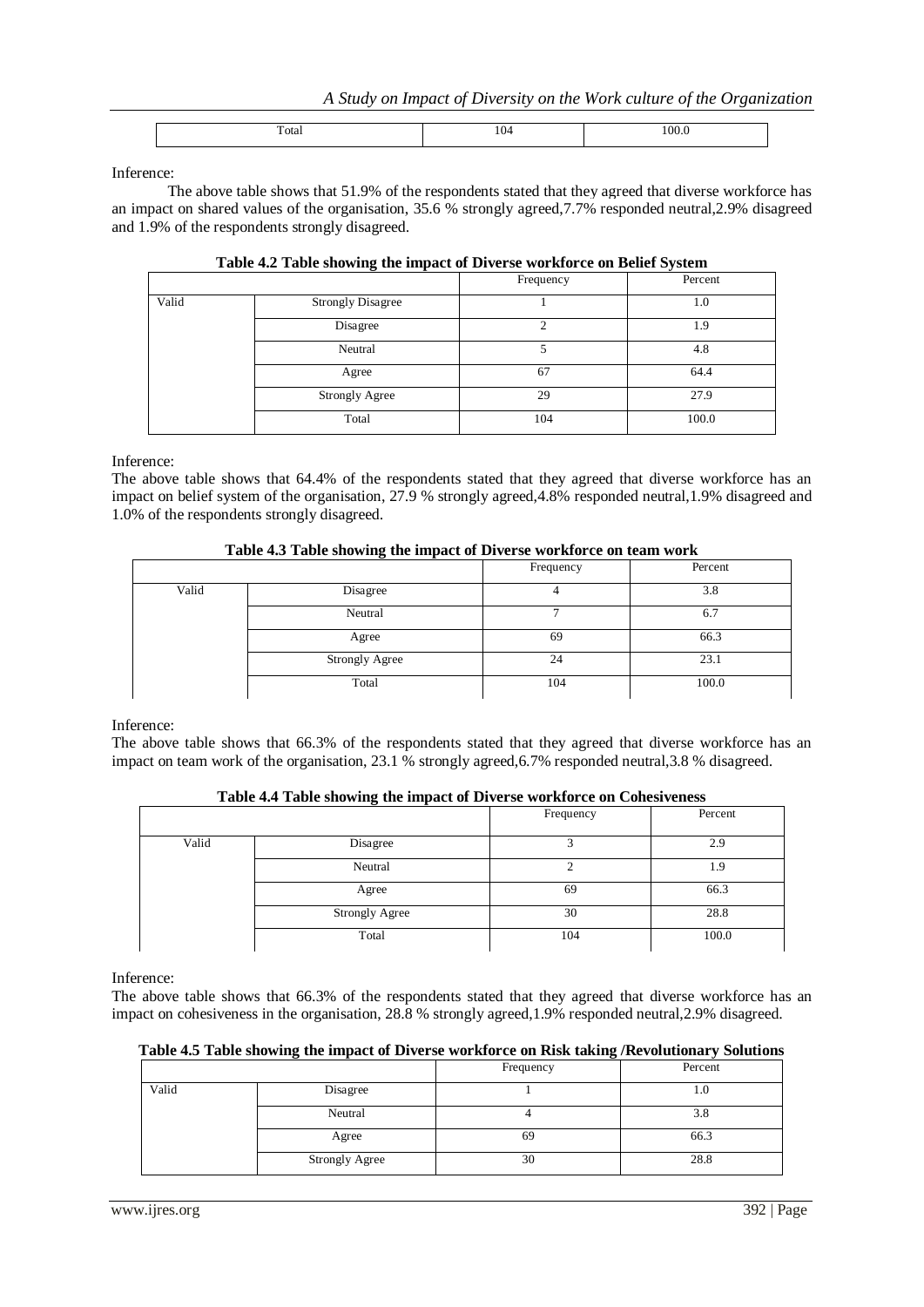| --<br>`otar<br>$   -$ | __ |  |
|-----------------------|----|--|
|-----------------------|----|--|

Inference:

The above table shows that 66.3% of the respondents stated that they agreed that diverse workforce has an impact on risk taking and revolutionary solutions, 28.8 % strongly agreed,3.8% responded neutral,1% disagreed

|       |                          | Frequency | Percent |
|-------|--------------------------|-----------|---------|
| Valid | <b>Strongly Disagree</b> | 36        | 34.6    |
|       | Disagree                 | 36        | 34.6    |
|       | Neutral                  | 11        | 10.6    |
|       | Agree                    | 12        | 11.5    |
|       | Strongly Agree           | Q         | 8.7     |
|       | Total                    | 104       | 100.0   |

**Table 4.6 Table showing the level of acceptance of feeling difficult to bond with their colleagues**

Inference:

The above table shows that 34.6% of the respondents stated that they disagreed that diverse workforce faces the difficulty to bond with colleagues in the organisation, 34.6 % strongly disagreed,10.6% responded neutral,11.5% agreed and 8.7% of the respondents strongly agreed

# **Table 4.7 Table showing the level of acceptance of diverse ethnic background in the organisation**

|       |                | Frequency | Percent |
|-------|----------------|-----------|---------|
| Valid | Disagree       | о         | 7.7     |
|       | Neutral        | 10        | 9.6     |
|       | Agree          | 53        | 51.0    |
|       | Strongly Agree | 33        | 31.7    |
|       | Total          | 104       | 100.0   |

Inference:

The above table shows that 51% of the respondents stated that they agreed that their team has people diverse ethnic background in the organisation, 31.7% strongly agreed,9.6% responded neutral,7.7% disagreed.

|  |  | Table 4.8 Table showing the level of acceptance of diverse educational background in the organisation |  |
|--|--|-------------------------------------------------------------------------------------------------------|--|
|  |  |                                                                                                       |  |

|       |                          | Frequency | Percent |
|-------|--------------------------|-----------|---------|
| Valid | <b>Strongly Disagree</b> |           | 8.7     |
|       | Disagree                 | 30        | 28.8    |
|       | Neutral                  | 16        | 15.4    |
|       | Agree                    | 35        | 33.7    |
|       | <b>Strongly Agree</b>    | 14        | 13.5    |
|       | Total                    | 104       | 100.0   |

Inference:

The above table shows that 33.7% of the respondents stated that they agreed that their organisation has people from diverse educational background, 13.5% strongly agreed,15.4% responded neutral,28.8% disagreed and 8.7% of the respondents strongly disagreed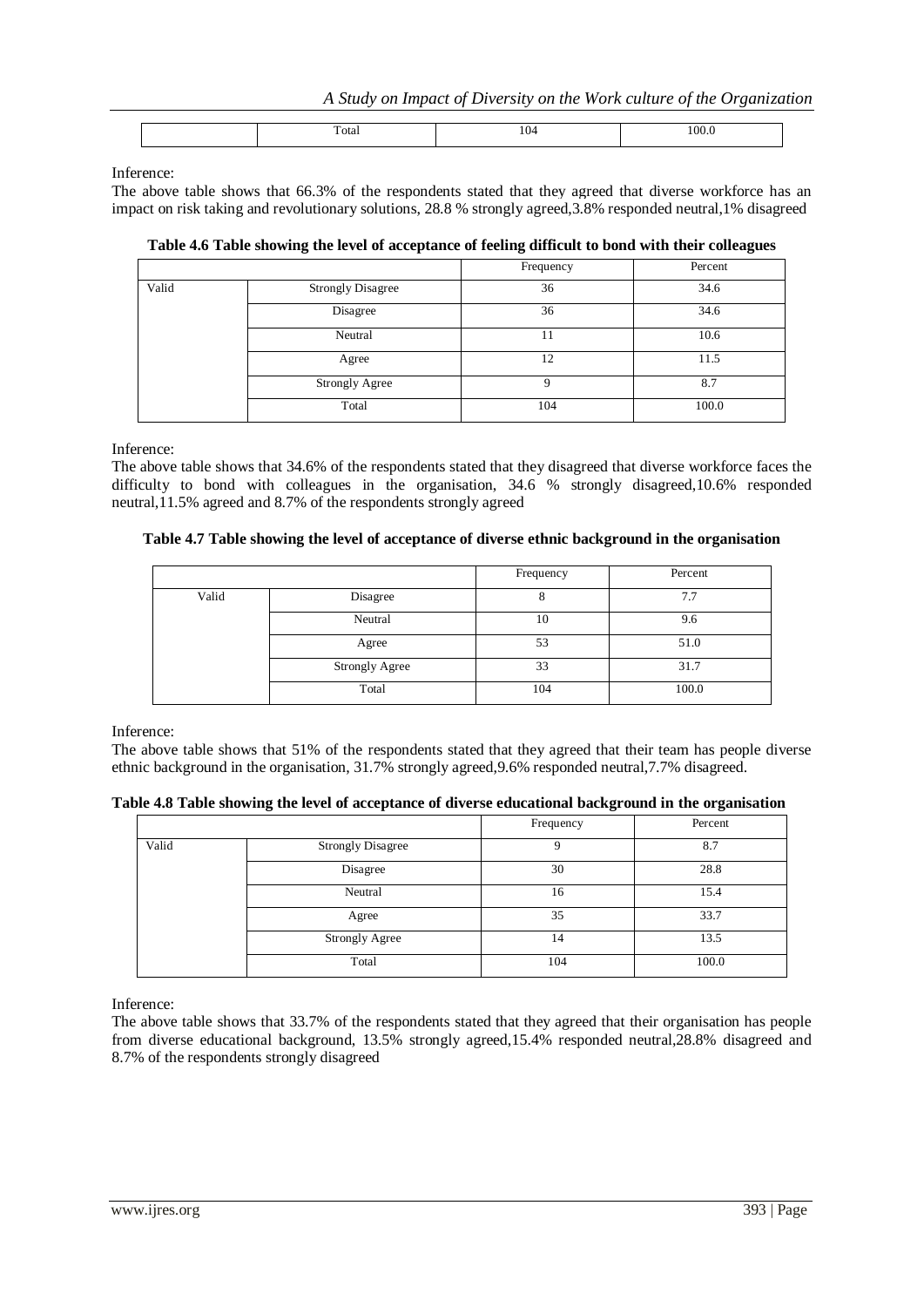|       |                          | Frequency | Percent |
|-------|--------------------------|-----------|---------|
| Valid | <b>Strongly Disagree</b> | 43        | 41.3    |
|       | Disagree                 | 38        | 36.5    |
|       | Neutral                  |           | 6.7     |
|       | Agree                    | 10        | 9.6     |
|       | <b>Strongly Agree</b>    | 6         | 5.8     |
|       | Total                    | 104       | 100.0   |

**Table 4.9 Table showing the level of acceptance of diverse age group in the organisation**

Inference:

The above table shows that 41.3% of the respondents stated that they strongly agreed that the organisation has diverse age group, 36.5% disagreed,6.7% responded neutral,9.6% agreed and 5.8% of the respondents strongly agreed.

**Table 4.10 Table showing the level of acceptance of diverse workforce accepting that they feel gender specific roles in the organisation**

| -----------<br>-- <del>-</del> ---------- |                   |           |         |  |
|-------------------------------------------|-------------------|-----------|---------|--|
|                                           |                   | Frequency | Percent |  |
| Valid                                     | Strongly Disagree | 44        | 42.3    |  |
|                                           | Disagree          | 40        | 38.5    |  |
|                                           | Neutral           | 6         | 5.8     |  |
|                                           | Agree             | −         | 6.7     |  |
|                                           | Strongly Agree    | 7         | 6.7     |  |
|                                           | Total             | 104       | 100.0   |  |

Inference:

The above table shows that 42.3 % of the respondents stated that they disagreed that diverse workforce has never felt that there are gender specific roles in the organisation, 38.5% strongly agreed,5.8 % responded neutral,6.7% agreed and 6.7% of the respondents strongly agreed.

# **V. FINDINGS**

 51.9% of the respondents stated that they agreed that diverse workforce has an impact on shared values of the organisation

 64.4% of the respondents stated that they agreed that diverse workforce has an impact on belief system of the organisation

 66.3% of the respondents stated that they agreed that diverse workforce has an impact on team work of the organisation

 66.3% of the respondents stated that they agreed that diverse workforce has an impact on cohesiveness in the organisation

 66.3% of the respondents stated that they agreed that diverse workforce has an impact on risk taking and revolutionary solutions

 42.3 % of the respondents stated that they disagreed that diverse workforce has never felt that there are gender specific roles in the organisation

41.3% of the respondents stated that they strongly agreed that the organisation has diverse age group

 33.7% of the respondents stated that they agreed that their organisation has people from diverse educational background,

 51% of the respondents stated that they agreed that their team has people diverse ethnic background in the organisation

 34.6% of the respondents stated that they disagreed that diverse workforce faces the difficulty to bond with colleagues in the organisation

# **VI. SUGGESTIONS**

The research paper studies the level of impact of diverse workforce through the lens of only these dimensions- Shared values, Cohesiveness, Belief system, team work, risk taking and revolutionary solutions and Demographic diversity [Age group, Ethnicity and Educational background]. The study shows that the diversity